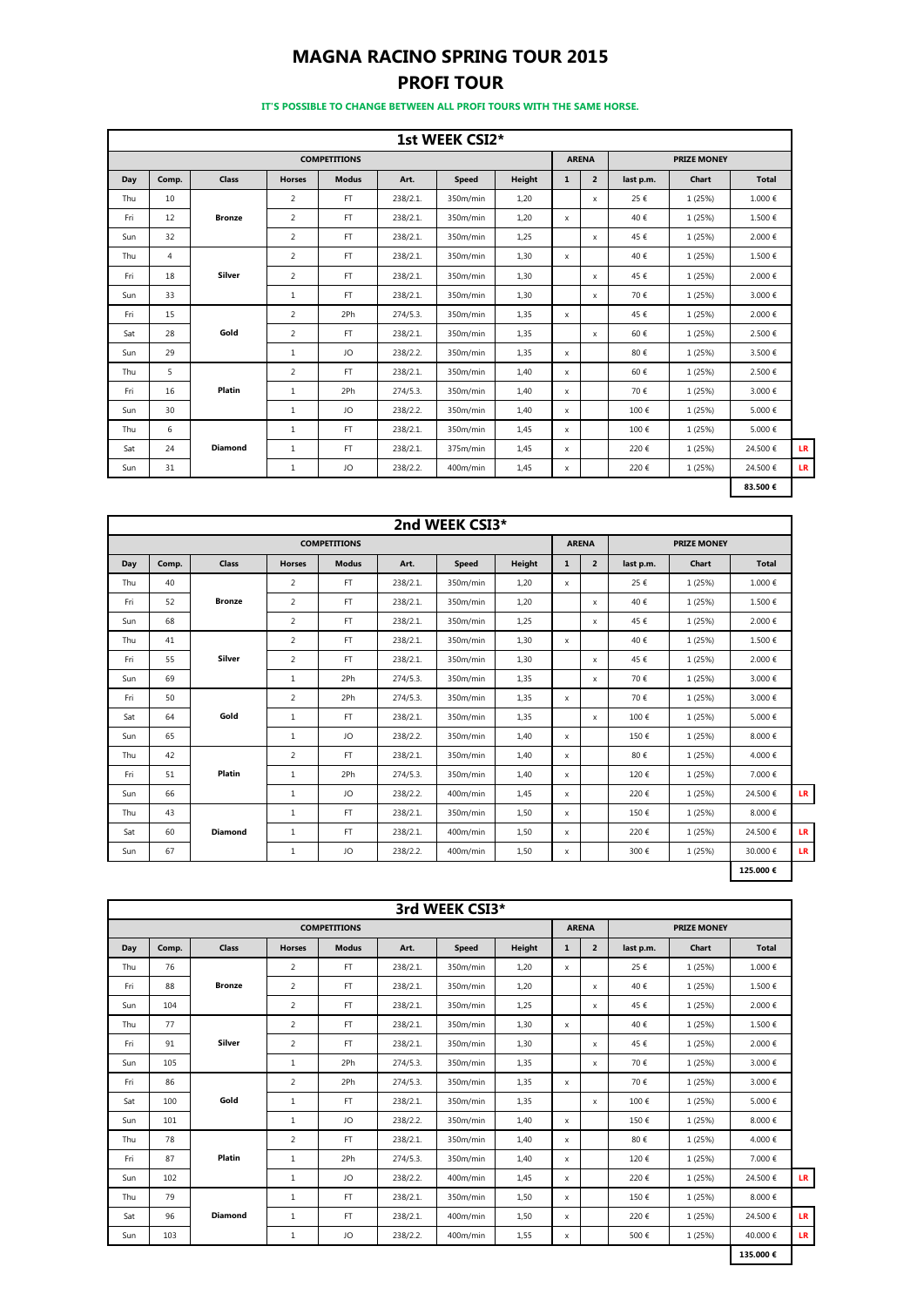## **MAGNA RACINO SPRING TOUR 2015 Youngster Tour**

|     |                |                   |                     |              |             | 1st WEEK CSIYH1* |        |              |                |           |                    |              |
|-----|----------------|-------------------|---------------------|--------------|-------------|------------------|--------|--------------|----------------|-----------|--------------------|--------------|
|     |                |                   | <b>COMPETITIONS</b> |              |             |                  |        |              | <b>ARENA</b>   |           | <b>PRIZE MONEY</b> |              |
| Day | Comp.          | <b>Class</b>      | <b>Horses</b>       | <b>Modus</b> | Art.        | <b>Speed</b>     | Height | $\mathbf{1}$ | $\overline{2}$ | last p.m. | <b>Chart</b>       | <b>Total</b> |
| Wed | $\mathbf{1}$   |                   | 3                   | F no T       | 238/1.1.    | 350m/min         | 1,15   | X            |                | 15€       | 1 (25%)            | 600€         |
| Thu | $\overline{7}$ | 5-year-old-horses | 3                   | <b>FT</b>    | 238/2.1.    | 350m/min         | 1,15   |              | X              | 15€       | 1 (25%)            | 600€         |
| Sat | 20             |                   | 3                   | 2Ph          | 274/5.6.    | 350m/min         | 1,20   | X            |                | 25€       | 1 (25%)            | 1.000€       |
| Wed | 2              |                   | 3                   | <b>FT</b>    | 238/2.1.    | 350m/min         | 1,25   | X            |                | 18€       | 1 (25%)            | 700€         |
| Thu | 9              | 6-year-old-horses | 3                   | <b>FT</b>    | 238/2.1.    | 350m/min         | 1,25   |              | X              | 18€       | 1 (25%)            | 700€         |
| Sat | 21             |                   | 3                   | 2Ph          | 274/5.6.    | 350m/min         | 1,30   | X            |                | 35€       | 1 (25%)            | 1.500€       |
| Wed | 3              |                   | 3                   | <b>FT</b>    | 238/2.1     | 350m/min         | 1,35   | X            |                | 25€       | 1 (25%)            | 1.000€       |
| Thu | 8              | 7-year-old-horses | 3                   | 2Ph          | $274/5.3$ . | 350m/min         | 1,35   |              | X              | 25€       | 1 (25%)            | 1.000€       |
| Sat | 22             |                   | 3                   | JO           | 238/2.2.    | 350m/min         | 1,35   | X            |                | 50€       | 1 (25%)            | 2.500€       |
|     |                |                   |                     |              |             |                  |        |              |                |           |                    | 9.600€       |

|                                                                                                         |       |                   |                     |              |             | 2nd WEEK CSIYH1* |               |              |                |           |                    |              |
|---------------------------------------------------------------------------------------------------------|-------|-------------------|---------------------|--------------|-------------|------------------|---------------|--------------|----------------|-----------|--------------------|--------------|
|                                                                                                         |       |                   | <b>COMPETITIONS</b> |              |             |                  |               |              | <b>ARENA</b>   |           | <b>PRIZE MONEY</b> |              |
| Day                                                                                                     | Comp. | <b>Class</b>      | <b>Horses</b>       | <b>Modus</b> | Art.        | <b>Speed</b>     | <b>Height</b> | $\mathbf{1}$ | $\overline{2}$ | last p.m. | <b>Chart</b>       | <b>Total</b> |
| Wed                                                                                                     | 37    |                   | 3                   | <b>FT</b>    | 238/2.1.    | 350m/min         | 1,15          | X            |                | 15€       | 1 (25%)            | 600€         |
| 3<br>44<br>5-year-old-horses<br><b>FT</b><br>1,15<br>1 (25%)<br>Thu<br>238/2.1.<br>350m/min<br>15€<br>X |       |                   |                     |              |             |                  |               |              |                |           |                    |              |
| 56<br>3<br>1,20<br>1 (25%)<br>1.000€<br>2Ph<br>274/5.6.<br>350m/min<br>25€<br>Sat<br>X                  |       |                   |                     |              |             |                  |               |              |                |           |                    |              |
| Wed                                                                                                     | 38    |                   | 3                   | <b>FT</b>    | 238/2.1.    | 350m/min         | 1,25          | X            |                | 18€       | 1 (25%)            | 700€         |
| Thu                                                                                                     | 45    | 6-year-old-horses | 3                   | <b>FT</b>    | 238/2.1.    | 350m/min         | 1,25          |              | X              | 18€       | 1 (25%)            | 700€         |
| Sat                                                                                                     | 57    |                   | 3                   | 2Ph          | 274/5.6.    | 350m/min         | 1,30          | X            |                | 35€       | 1 (25%)            | 1.500€       |
| Wed                                                                                                     | 39    |                   | 3                   | <b>FT</b>    | 238/2.1.    | 350m/min         | 1,35          | X            |                | 25€       | 1 (25%)            | 1.000€       |
| Thu                                                                                                     | 46    | 7-year-old-horses | 3                   | 2Ph          | $274/5.3$ . | 350m/min         | 1,35          |              | X              | 25€       | 1 (25%)            | 1.000€       |
| Sat                                                                                                     | 58    |                   | 3                   | JO           | 238/2.2.    | 350m/min         | 1,40          | X            |                | 50€       | 1 (25%)            | 2.500€       |
|                                                                                                         |       |                   |                     |              |             |                  |               |              |                |           |                    | 9.600€       |

|     |       |                   |                     |              |          | 3rd WEEK CSIYH1* |        |              |                |           |                    |              |
|-----|-------|-------------------|---------------------|--------------|----------|------------------|--------|--------------|----------------|-----------|--------------------|--------------|
|     |       |                   | <b>COMPETITIONS</b> |              |          |                  |        |              | <b>ARENA</b>   |           | <b>PRIZE MONEY</b> |              |
| Day | Comp. | <b>Class</b>      | <b>Horses</b>       | <b>Modus</b> | Art.     | <b>Speed</b>     | Height | $\mathbf{1}$ | $\overline{2}$ | last p.m. | <b>Chart</b>       | <b>Total</b> |
| Wed | 73    |                   | 3                   | <b>FT</b>    | 238/2.1. | 350m/min         | 1,20   | X            |                | 15€       | 1 (25%)            | 600€         |
| Thu | 80    | 5-year-old-horses | 3                   | <b>FT</b>    | 238/2.1. | 350m/min         | 1,20   |              | X              | 15€       | 1 (25%)            | 600€         |
| Sat | 92    |                   | 3                   | JO           | 238/2.2  | 350m/min         | 1,20   | X            |                | 35€       | 1 (25%)            | 1.500€       |
| Wed | 74    |                   | 3                   | <b>FT</b>    | 238/2.1. | 350m/min         | 1,30   | X            |                | 20€       | 1 (25%)            | 800€         |
| Thu | 81    | 6-year-old-horses | 3                   | <b>FT</b>    | 238/2.1. | 350m/min         | 1,30   |              | X              | 20€       | 1 (25%)            | 800€         |
| Sat | 93    |                   | 3                   | JO           | 238/2.2  | 350m/min         | 1,30   | X            |                | 40€       | 1 (25%)            | 2.000 €      |
| Wed | 75    |                   | 3                   | <b>FT</b>    | 238/2.1. | 350m/min         | 1,40   | X            |                | 25€       | 1 (25%)            | 1.000€       |
| Thu | 82    | 7-year-old-horses | 3                   | <b>FT</b>    | 238/2.1. | 350m/min         | 1,40   |              | X              | 25€       | 1 (25%)            | 1.000€       |
| Sat | 94    |                   | 3                   | JO           | 238/2.2. | 375m/min         | 1,40   | X            |                | 60€       | 1 (25%)            | 3.000 €      |
|     |       |                   |                     |              |          |                  |        |              |                |           |                    | 11.300€      |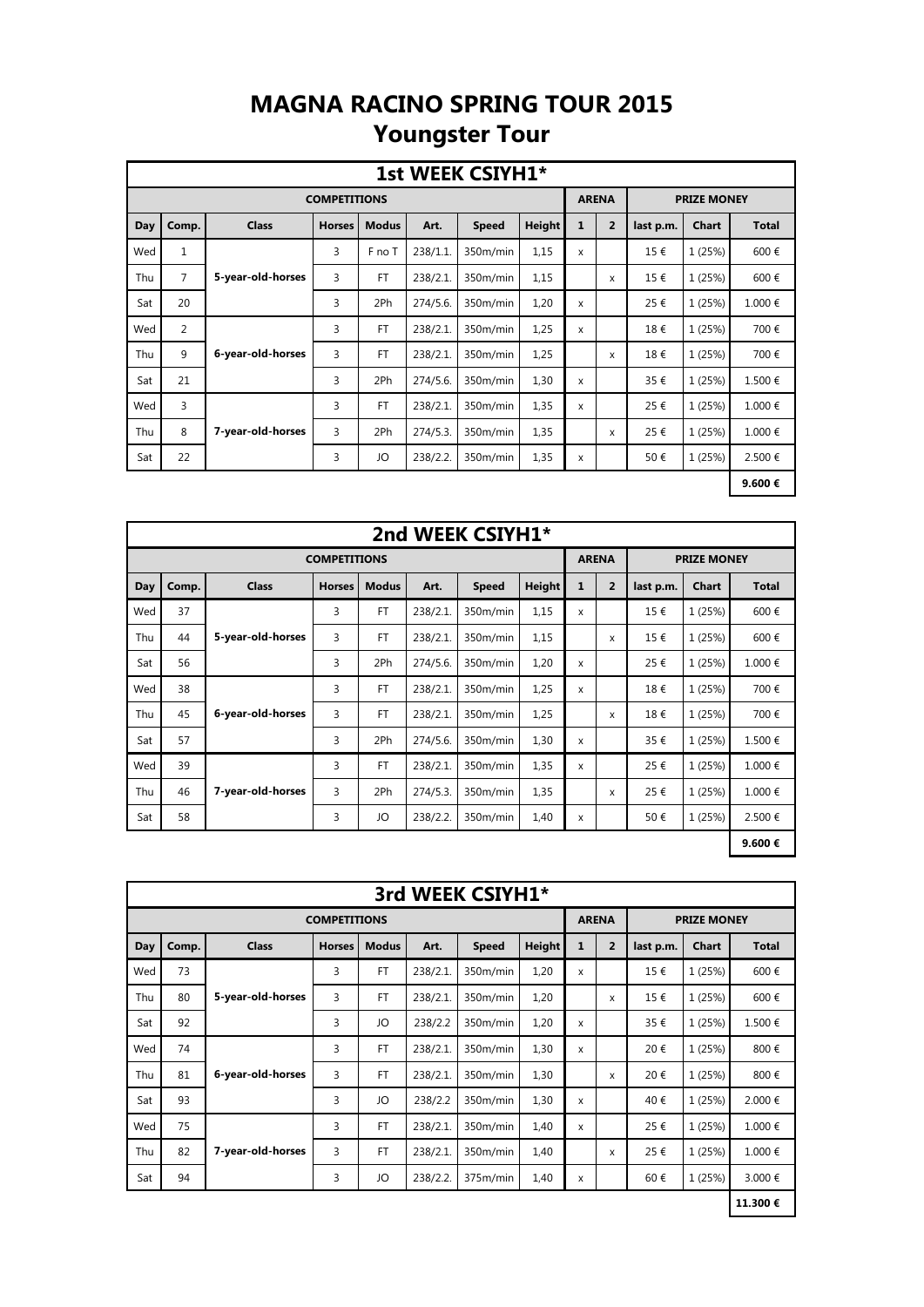## **MAGNA RACINO SPRING TOUR 2015 VIP Tour**

|     |       |              |               |                     |          | 1st WEEK CSI2* |               |              |                |           |                    |              |
|-----|-------|--------------|---------------|---------------------|----------|----------------|---------------|--------------|----------------|-----------|--------------------|--------------|
|     |       |              |               | <b>COMPETITIONS</b> |          |                |               |              | <b>ARENA</b>   |           | <b>PRIZE MONEY</b> |              |
| Day | Comp. | <b>Class</b> | <b>Horses</b> | <b>Modus</b>        | Art.     | <b>Speed</b>   | <b>Height</b> | $\mathbf{1}$ | $\overline{2}$ | last p.m. | <b>Chart</b>       | <b>Total</b> |
| Fri | 17    |              | 3             | FT                  | 238/2.1. | 350m/min       | 1,15          |              | x              | 10€       | 1 (25%)            | 400€         |
| Sat | 25    | <b>Small</b> | 3             | <b>FT</b>           | 238/2.1. | 350m/min       | 1,15          |              | X              | 10€       | 1 (25%)            | 400€         |
| Sun | 34    |              | 3             | JO                  | 238/2.2. | 350m/min       | 1,15          |              | X              | 17€       | 1 (25%)            | 700€         |
| Fri | 14    |              | 3             | FT                  | 238/2.1. | 350m/min       | 1,25          | X            |                | 15€       | 1 (25%)            | 600€         |
| Sat | 27    | Medium       | 3             | <b>FT</b>           | 238/2.1. | 350m/min       | 1,25          |              | x              | 15€       | 1 (25%)            | 600€         |
| Sun | 35    |              | 3             | JO                  | 238/2.2. | 350m/min       | 1,25          |              | X              | 22€       | 1 (25%)            | 900€         |
| Fri | 19    |              | 3             | <b>FT</b>           | 238/2.1. | 350m/min       | 1,40          |              | X              | 20€       | 1 (25%)            | 800€         |
| Sat | 23    | Large        | 3             | <b>FT</b>           | 238/2.1. | 350m/min       | 1,40          | x            |                | 20€       | 1 (25%)            | 800€         |
| Sun | 36    |              | 3             | JO                  | 238/2.2. | 350m/min       | 1,40          |              | x              | 25€       | 1 (25%)            | 1.000€       |
|     |       |              |               |                     |          |                |               |              |                |           |                    | 6.200€       |

|     |       |               |               |                     |          | 2nd WEEK CSI3* |               |              |                           |           |                    |              |
|-----|-------|---------------|---------------|---------------------|----------|----------------|---------------|--------------|---------------------------|-----------|--------------------|--------------|
|     |       |               |               | <b>COMPETITIONS</b> |          |                |               | <b>ARENA</b> |                           |           | <b>PRIZE MONEY</b> |              |
| Day | Comp. | <b>Class</b>  | <b>Horses</b> | <b>Modus</b>        | Art.     | <b>Speed</b>   | <b>Height</b> | 1            | $\overline{2}$            | last p.m. | <b>Chart</b>       | <b>Total</b> |
| Fri | 48    |               | 3             | <b>FT</b>           | 238/2.1. | 350m/min       | 1,15          |              | X                         | 10€       | 1 (25%)            | 400€         |
| Sat | 61    | <b>Small</b>  | 3             | <b>FT</b>           | 238/2.1. | 350m/min       | 1,15          |              | X                         | 10€       | 1 (25%)            | 400€         |
| Sun | 70    |               | 3             | JO                  | 238/2.2. | 350m/min       | 1,15          |              | X                         | 17€       | 1 (25%)            | 700€         |
| Fri | 49    |               | 3             | <b>FT</b>           | 238/2.1. | 350m/min       | 1,25          | X            |                           | 15€       | 1 (25%)            | 600€         |
| Sat | 63    | <b>Medium</b> | 3             | <b>FT</b>           | 238/2.1. | 350m/min       | 1,25          |              | $\boldsymbol{\mathsf{x}}$ | 15€       | 1 (25%)            | 600€         |
| Sun | 71    |               | 3             | JO                  | 238/2.2. | 350m/min       | 1,25          |              | X                         | 22€       | 1 (25%)            | 900€         |
| Fri | 54    |               | 3             | <b>FT</b>           | 238/2.1. | 350m/min       | 1,40          |              | $\boldsymbol{\mathsf{x}}$ | 20€       | 1 (25%)            | 800€         |
| Sat | 59    | Large         | 3             | <b>FT</b>           | 238/2.1. | 350m/min       | 1,40          | X            |                           | 20€       | 1 (25%)            | 800€         |
| Sun | 72    |               | 3             | JO                  | 238/2.2. | 350m/min       | 1,40          |              | X                         | 25€       | 1 (25%)            | 1.000€       |
|     |       |               |               |                     |          |                |               |              |                           |           |                    | 6.200€       |

|     |       |               |               |                     |          | 3rd WEEK CSI3* |        |              |                |           |                    |              |
|-----|-------|---------------|---------------|---------------------|----------|----------------|--------|--------------|----------------|-----------|--------------------|--------------|
|     |       |               |               | <b>COMPETITIONS</b> |          |                |        |              | <b>ARENA</b>   |           | <b>PRIZE MONEY</b> |              |
| Day | Comp. | <b>Class</b>  | <b>Horses</b> | <b>Modus</b>        | Art.     | <b>Speed</b>   | Height | $\mathbf{1}$ | $\overline{2}$ | last p.m. | Chart              | <b>Total</b> |
| Fri | 84    |               | 3             | <b>FT</b>           | 238/2.1. | 350m/min       | 1,15   |              | X              | 10€       | 1 (25%)            | 400€         |
| Sat | 97    | <b>Small</b>  | 3             | <b>FT</b>           | 238/2.1. | 350m/min       | 1,15   |              | X              | 10€       | 1 (25%)            | 400€         |
| Sun | 106   |               | 3             | JO                  | 238/2.2. | 350m/min       | 1,15   |              | X              | 17€       | 1 (25%)            | 700€         |
| Fri | 85    |               | 3             | <b>FT</b>           | 238/2.1. | 350m/min       | 1,25   | X            |                | 15€       | 1 (25%)            | 600€         |
| Sat | 99    | <b>Medium</b> | 3             | <b>FT</b>           | 238/2.1. | 350m/min       | 1,25   |              | X              | 15€       | 1 (25%)            | 600€         |
| Sun | 107   |               | 3             | JO                  | 238/2.2. | 350m/min       | 1,25   |              | x              | 22€       | 1 (25%)            | 900€         |
| Fri | 90    |               | 3             | <b>FT</b>           | 238/2.1. | 350m/min       | 1,40   |              | X              | 20€       | 1 (25%)            | 800€         |
| Sat | 95    | Large         | 3             | <b>FT</b>           | 238/2.1. | 350m/min       | 1,40   | X            |                | 20€       | 1 (25%)            | 800€         |
| Sun | 108   |               | 3             | JO                  | 238/2.2. | 350m/min       | 1,40   |              | x              | 25€       | 1 (25%)            | 1.000€       |
|     |       |               |               |                     |          |                |        |              |                |           |                    | 6.200€       |